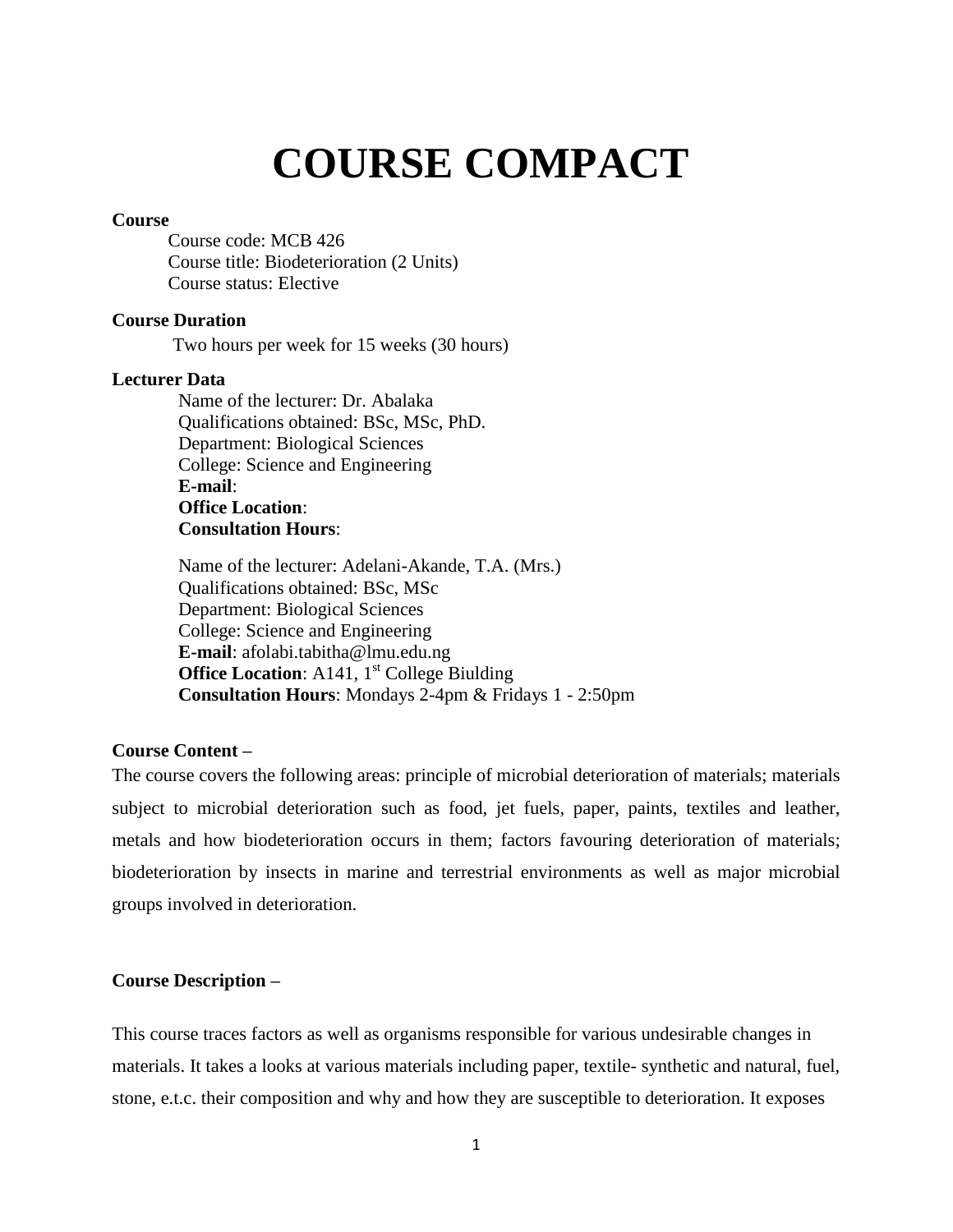signs of deterioration in these materials and suggests preventive measures to biodeterioration.

# **Course Justification-**

The state of a material (i.e. an form of matter e.g. paper, leather, textile, metal, building materials e.t.c.) can determine the value placed on it. The onset of biodeterioration diminishes the value of materials leading to physically observable changes or biochemical changes. It is thus important to study the organisms responsibly, the factors that predispose materials to biodeterioration as well as how to prevent the biodeterioration.

# **Course Objectives**

Upon completion of the course, students should be able to demonstrate basic knowledge of the following:

- The basic concepts in biodeterioration
- Principles and mechanism of biodeterioration of natural and synthetic materials
- Organism involved in biodeterioration and their roles in the process
- The essence of biodeterioration in relation to preservation of historical materials.

# **Course Requirement –**

To derive maximum benefit from the course students are expected to have a basic knowledge of microbiology as well animal diversity. An understanding of the basic components of selected materials will also be required. The University policy on attendance will strictly apply. Also, students are expected to comport themselves appropriately. seriously.

| S/N | Grading                  | Score $(\%)$  |
|-----|--------------------------|---------------|
|     | Test/ Quiz               |               |
|     | Assignment/ Class        |               |
|     | presentation             | 10            |
|     | <b>Final Examination</b> | $\frac{1}{2}$ |
|     | <b>Total</b>             | <b>100</b>    |

# **Method of Grading-**

# **Course Delivery Strategies –**

Lectures will be made as explicit and practical as possible. Teaching aids will be made available as required.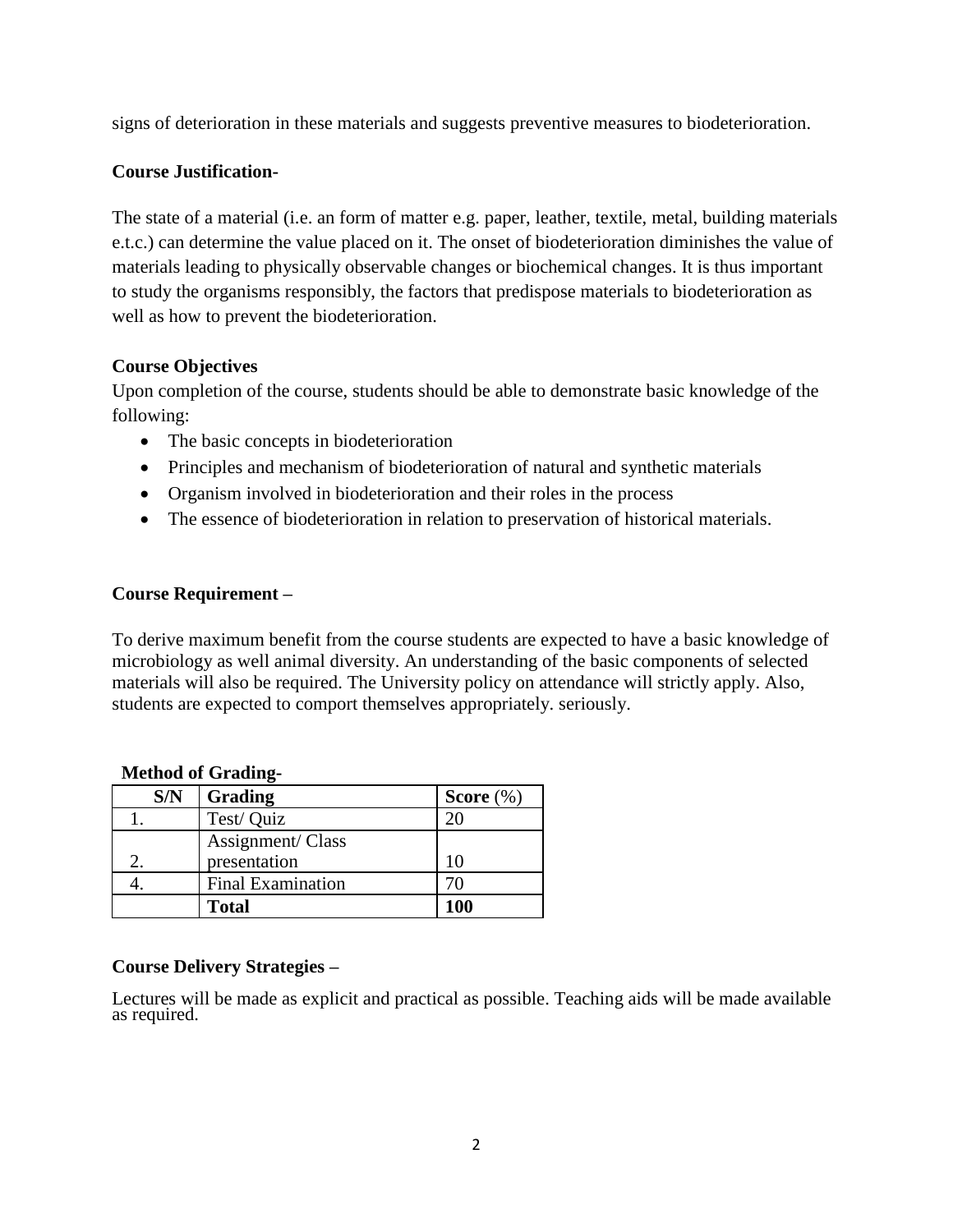# **LECTURE CONTENT**

**Week 1:** General Introduction and basic concepts

# **Objectives**

The student at the end of the lectures for the week should be able to…… Define biodeterioration. Define other basic terminologies. Briefly describe the scope of the course.

# **Description**

The course is unveiled and the term biodeterioration, biodegradation, biofilms, deteriogens will be critically considered.

# **Study Question:**

What differentiates biodeterioration from biodegradation?

## **Reading List –**

Dennis Allop, Kenneth J. Seal, Christine C. Gaylarde. 2004. Principle of microbial deterioration of materials: Introduction to biodeterioration  $(2^{nd}$  edi.)

# **Week 2:** Types and consequences of biodeterioration

# **Objectives**

The student at the end of the lectures for the week should be able to…… Distinguish between the various types of biodeterioration. Explain why prevention of biodeterioration should be taken serious.

# **Description**

Various types of biodeterioration will be considered and their consequences on the material. The essence of this course will be dealt with as we consider the cost implication and why prevention is a good alternative

# **Study Question:**

Distinguish between aesthetic biodeterioration and chemical assimilatory biodeterioration.

# **Reading List –**

1. Dennis Allop, Kenneth J. Seal, Christine C. Gaylarde. 2004. Principle of microbial deterioration of materials: Introduction to biodeterioration  $(2^{nd}$ edi.)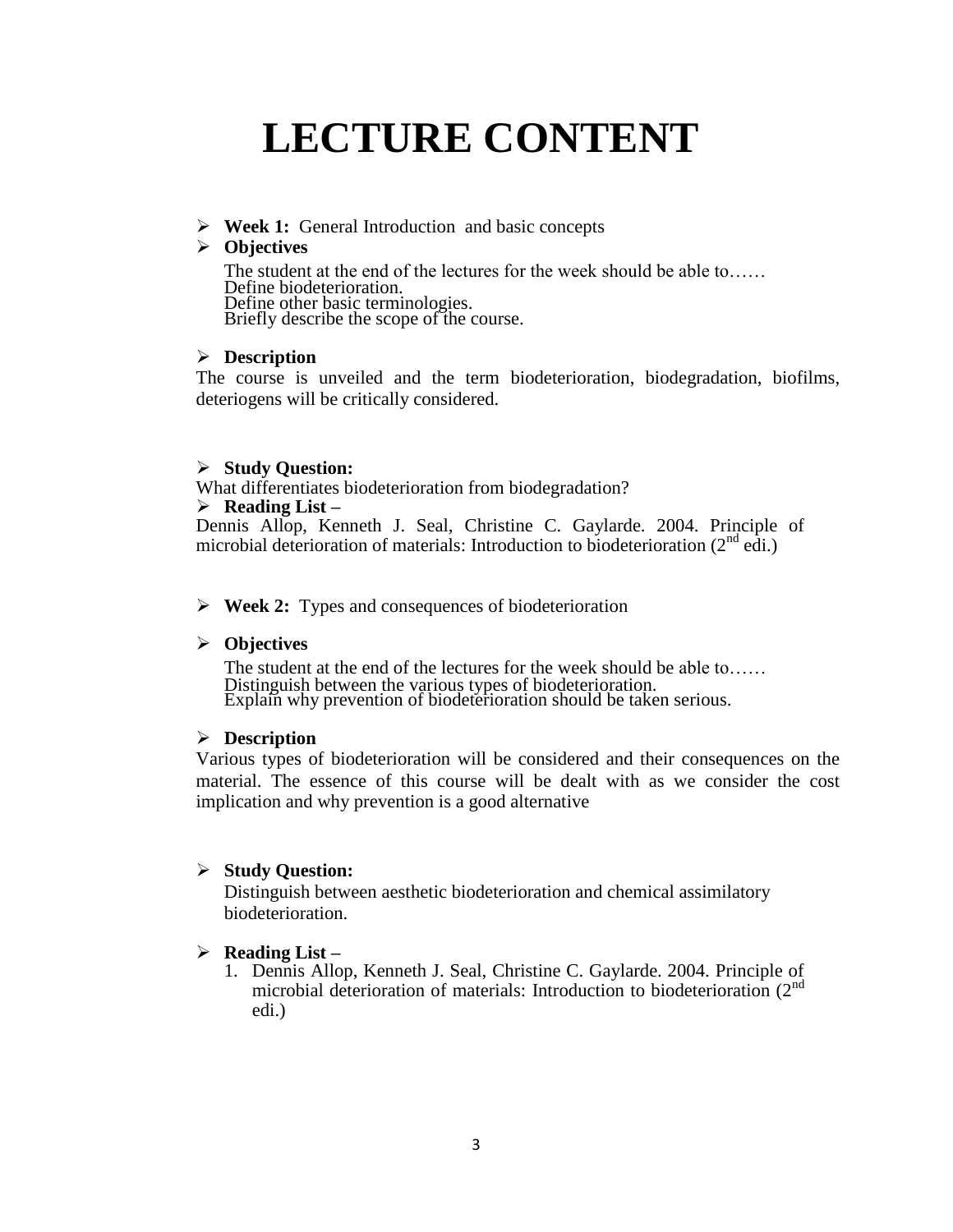**Week 3:** Biodeterioration of natural products: paper and wood

# **Objectives**

The student at the end of the lectures for the week should be able to……

Explain why paper and wood are susceptible to several deteriogens. Mention some microbial deteriogens of these materials and the enzymes they possess.

# **Description**

The reasons for susceptibility of paper and wood to microbial deterioration will be explored. Prevention techniques will also be considered. Discussions will be restricted to microbial deteriogens as insect will be considered later in the course.

# **Study Question:**

 $\triangleright$  What groups of enzymes are involved in degradation of cellulose? What role does each enzyme play?

# **Reading List –**

- $\blacktriangleright$ 1. Flavia Pinzari, Gioranma Pasquariello and Antonella De Mico. 2006. Biodeterioration of Paper: A SEM fungal spoilage reproduced under controlled conditions. Macromol. Symp. 238: 57-66.
- 2. Dennis Allop, Kenneth J. Seal, Christine C. Gaylarde. 2004. Principle of microbial deterioration of materials: Introduction to biodeterioration  $(2^{nd}$  edi.)
- 3. Morris P.I. Understanding Biodeterioration of Wood in Structures.
	- **Week 4:** Biodeterioration of textile: natural and synthetic

# **Objectives**

The student at the end of the lectures for the week should be able to…… Explain the composition of common textile materials. Mention textile materials that are prone to biodeterioration and explain why.

# **Description**

 $\triangleright$  Both natural and artificial fibres will be considered. The composition of such materials will be discussed and reasons for it susceptibility to biodeterioration. Preventive measures to deterioration of textile will also be discussed.

# **Study Question:**

 $\triangleright$  Which textile materials are prone to microbial deterioration and why is this so?

# **Reading List –**

- 1. Dennis Allop, Kenneth J. Seal, Christine C. Gaylarde. 2004. Principle of microbial deterioration of materials: Introduction to biodeterioration (2<sup>nd</sup> edi.).
- 2. Elena Pekhtasheva, Anatoly Neverov, Stefan Kubica and Gennady Zaikov. 2012. Biodegradation and Biodeterioration of Some Natural Polymers. Chemistry & Chemical Technology 6(3): 263- 280.
- 3. Boryo, D.E.A.. 2013. The Effect of Microbes on Textile Material: A Review on the Way-Out So Far. The International Journal Of Engineering And Science 2(8) : 09-13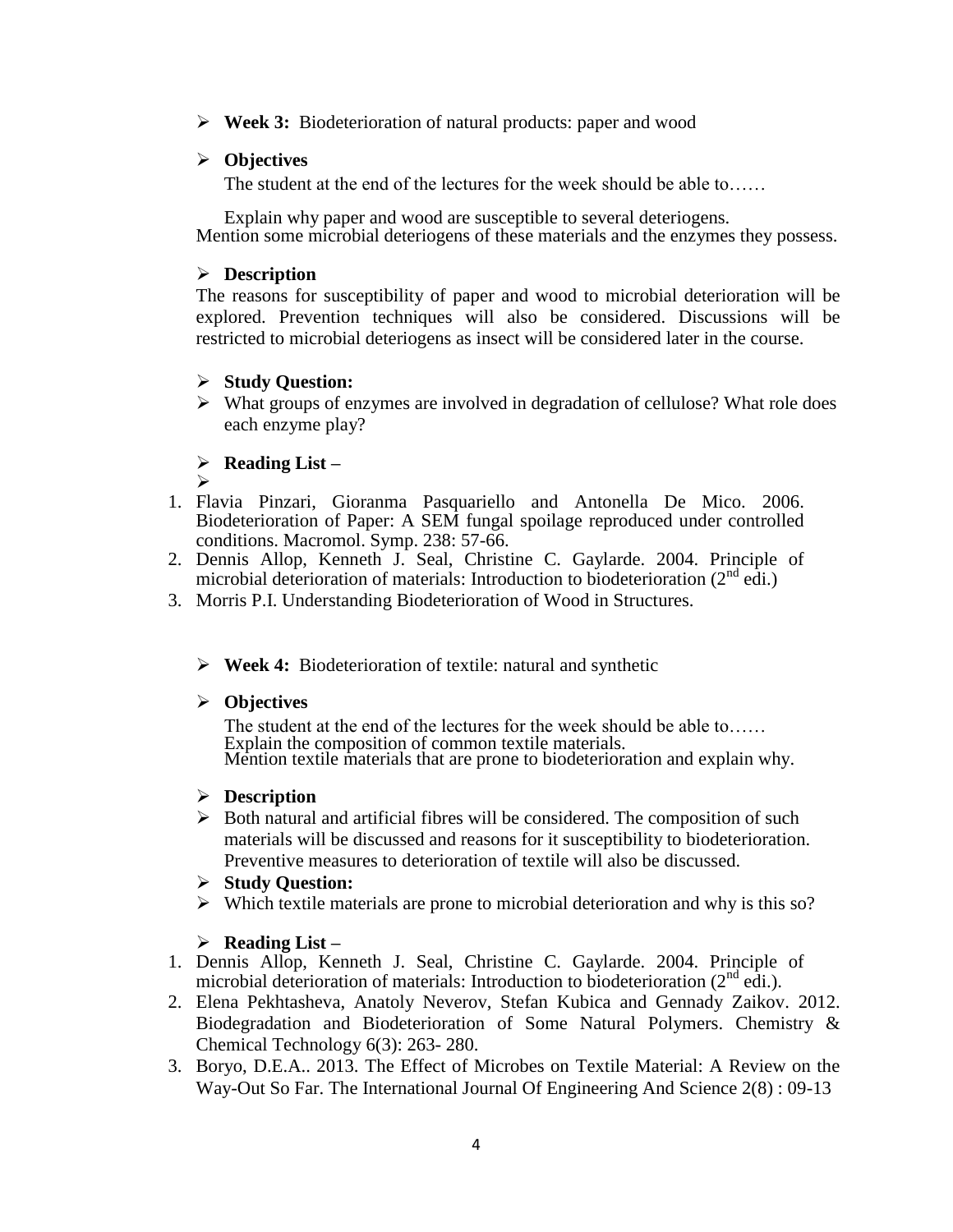**Week 5:** Biodeterioration of stored food

#### **Objectives**

The student at the end of the lectures for the week should be able to…… State factors that support biodeterioration of stored products. Mention some organisms implicated in biodeterioration of such food materials. State some preventive measures.

## **Description**

Organisms involved in biodeterioration will be elaborated and their roles in biodeterioration of such food will be considered. Method of preventing biodeterioration in such food will also be considered.

## **Study Question:**

Why are stored products prone to fungal spoilage?

## **Reading List –**

- 1. Dennis Allop, Kenneth J. Seal, Christine C. Gaylarde. 2004. Principle of microbial deterioration of materials: Introduction to biodeterioration  $(2^{nd}$  edi.)
	- **Week 6:** Insects involved in biodeterioration

#### **Objectives**

The student at the end of the lectures for the week should be able to…… Mention some insects of terrestrial and marine origin that undertake biodeterioration especially of wood in such environment. State specific steps needed to prevent biodeterioration of wood by these insects.

## **Description**

Insects involved in biodeterioration both on land and in the marine environment will be considered. Specific examples will also be discussed as well has measures that can be used to prevent and stop their activities.

#### **Study Question:**

What are some features possessed by Shipworm that make it a suitable deteriogen in the marine environment?

#### **Reading List –**

- 1. Dennis Allop, Kenneth J. Seal, Christine C. Gaylarde. 2004. Principle of microbial deterioration of materials: Introduction to biodeterioration (2<sup>nd</sup>) edi.)
- 2. Terry L. Highley. Biodeterioration of Wood. Pg 1-13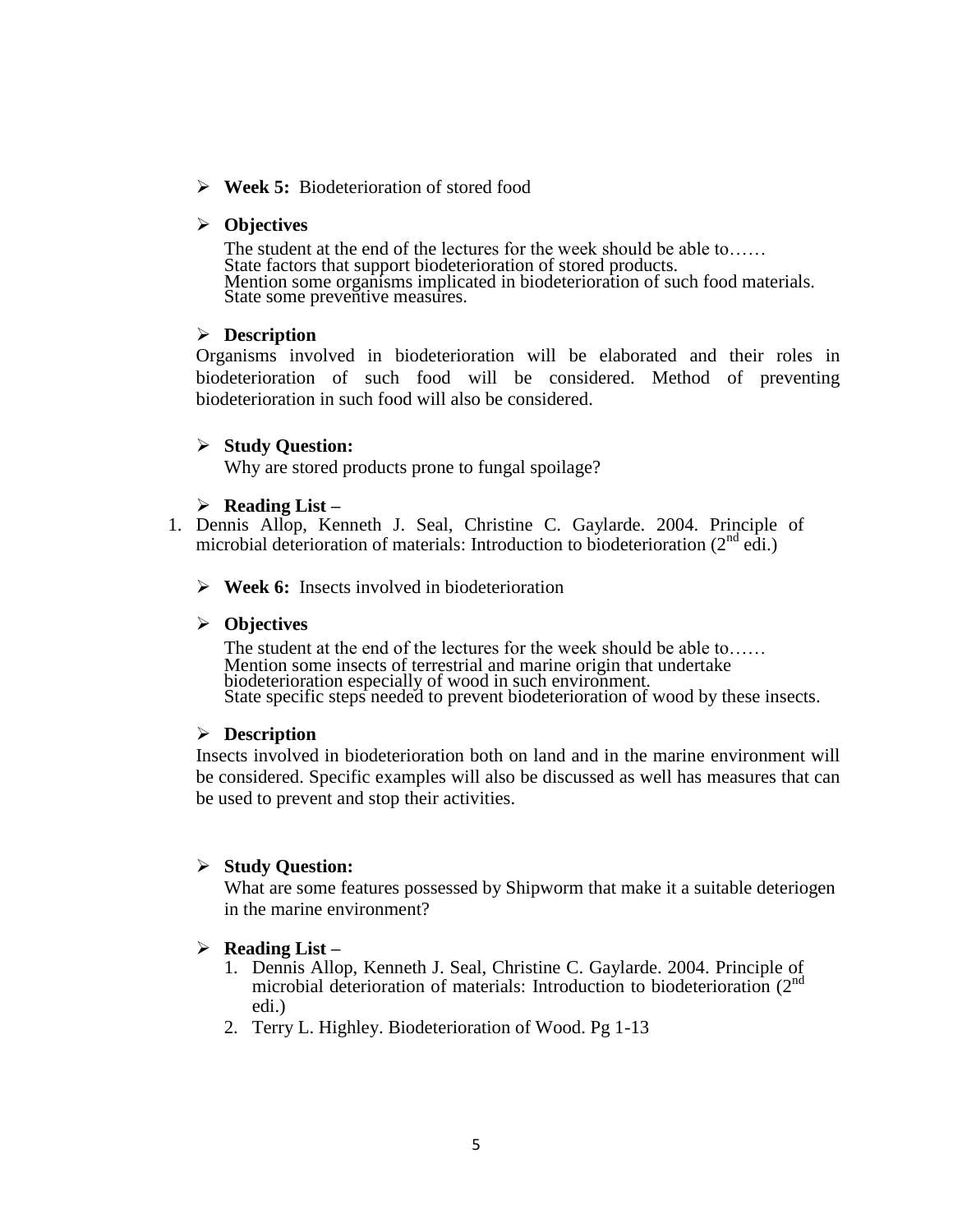**Week 7:** Mid-semester test

# **Objectives**

The student at the end of the lectures for the week should be able to…… Show good understanding of topics previously treated.

# **Description**

Knowledge gained in the previous weeks will be assessed.

# **Study Question:**

 $\triangleright$  All study questions in previous weeks

# **Reading List –**

All references in previous lectures.

**Week 8:** Biodeterioration of fuels and lubricants

# **Objectives**

The student at the end of the lectures for the week should be able to......

Describe how fuels undergo deterioration. Mention some common deteriogens of fuel and lubricants and their mode of action.

# **Description**

The possibility of deterioration of fuels and lubricants will be considered and the agents responsible for same. Also preventive measures will be discussed.

 **Study Question:** How can biodeterioration of fuels affect the performance of automobile engines?

# **Reading List –**

- Dennis Allop, Kenneth J. Seal, Christine C. Gaylarde. 2004. Principle of microbial deterioration of materials: Introduction to biodeterioration (2<sup>nd</sup>) edi.)
- **Week 9:** Biodeterioration of plastics and rubber

# **Objectives**

The student at the end of the lectures for the week should be able to…… Describe the group of organisms that are capable of causing biodeterioration in rubber and plastics.

Discuss how to prevent biodeterioration in rubber.

# **Description**

The composition, predisposing factors to biodeterioration as well as preventive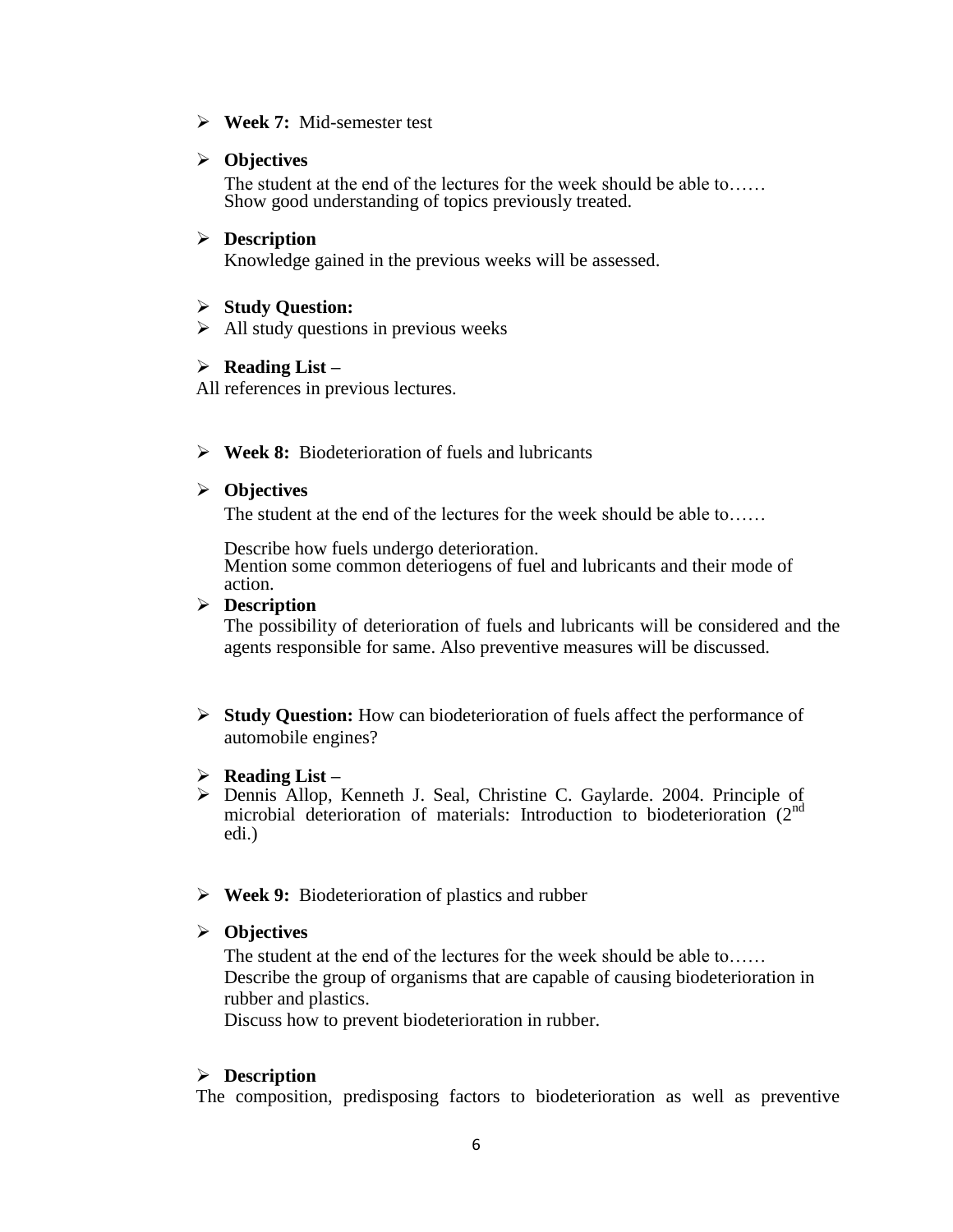measures will be elaborated.

- **Study Question:**
- $\triangleright$  Is it possible for recalcitrant materials to undergo deterioration? Explain.
- **Reading List –**
- Dennis Allop, Kenneth J. Seal, Christine C. Gaylarde. 2004. Principle of microbial deterioration of materials: Introduction to biodeterioration (2<sup>nd</sup>) edi.)
- **Week 10:** Biodeterioration of paints and leather
- **Objectives**

The student at the end of the lectures for the week should be able to…… Describe the composition of paints and explain why it is susceptible to deteriogen. Recognize paint that is undergoing biodeterioration. Mention some biodeteriogens that affect leather.

## **Description**

The composition of paint and leather will be examined. Organisms that cause biodeterioration of paint and leather will be discussed. Methods of preventing biodeterioration of these materials will also be considered.

# **Study Question:**

Discuss the major microbial group(s) involved in biodeterioration of leather, their mode or action and visible effects of the material.

- **Reading List –**
- Dennis Allop, Kenneth J. Seal, Christine C. Gaylarde. 2004. Principle of microbial deterioration of materials: Introduction to biodeterioration (2<sup>nd</sup>) edi.)
- **Week 11:** Biodeterioration of stones/building materials
- **Objectives**

The student at the end of the lectures for the week should be able to…… Mention some factors that predispose building materials to biodeterioration. State organisms responsible for deterioration of named building materials.

## **Description**

A basic understanding of the possibility of deterioration of some materials considered resistant to biodeteriogens. Preventive measures against deterioration of building materials will be discussed.

# **Study Question:**

What are some basic steps to take to ensure the durability of buildings?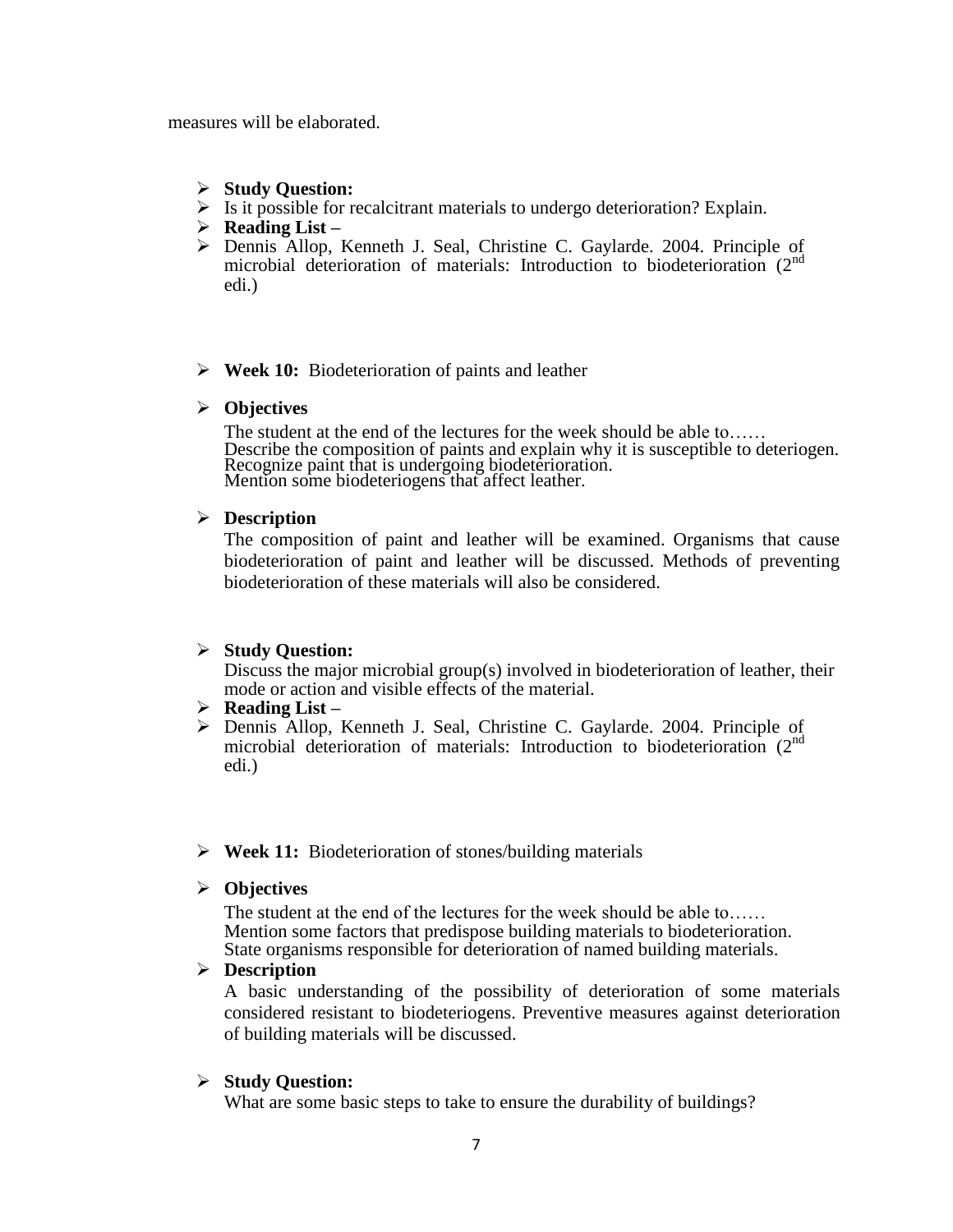## **Reading List –**

- 1. Hanne Viitanen, Juha Vinha, Kati Salminen Tuomo Ojanen, Ruut Peuhkuri, Leena Paajanan and Kimmo, Lahdesmaki. Moisture and biodeterioration risk of building material and structures.
- 2. Dennis Allop, Kenneth J. Seal, Christine C. Gaylarde. 2004. Principle of microbial deterioration of materials: Introduction to biodeterioration  $(2^{nd}$  edi.)
- 3. Ortega-Calvo, J.J., Hernandez-Marine M. and Saiz-Jimenez C., Biodeterioration of building materials by Cyanobacteria and Algae.
- 4.
- **Week 12:** Biodeterioration of metals I

## **Objectives**

The student at the end of the lectures for the week should be able to…… Define the term biocorrosion. Explain how and why metals undergo biodeterioration.

## **Description**

The nature of metals, factors that predispose metals to deterioration and biocorrosion will be elaborated.

## **Study Question:**

Why is biocorrosion a concern to the petroleum industry?

## **Reading List –**

1. Dennis Allop, Kenneth J. Seal, Christine C. Gaylarde. 2004. Principle of microbial deterioration of materials: Introduction to biodeterioration  $(2^{nd}$  edi.)

## **Week 13:** Biodeterioration of metals II

## **Objectives**

The student at the end of the lectures for the week should be able to...... Discuss elaborately on the group organisms involved in biocorrosion giving specific examples.

Mention some ways of preventing deterioration of metals.

## **Description**

Organisms involved in biocorrosion and their mode of action will be expatiated. Also, methods of controlling and preventing deterioration of metals will be examined.

## **Study Question:**

Discuss three ways of preventing biocorrosion.

- **Reading List –**
- Dennis Allop, Kenneth J. Seal, Christine C. Gaylarde. 2004. Principle of microbial deterioration of materials: Introduction to biodeterioration (2<sup>nd</sup>)